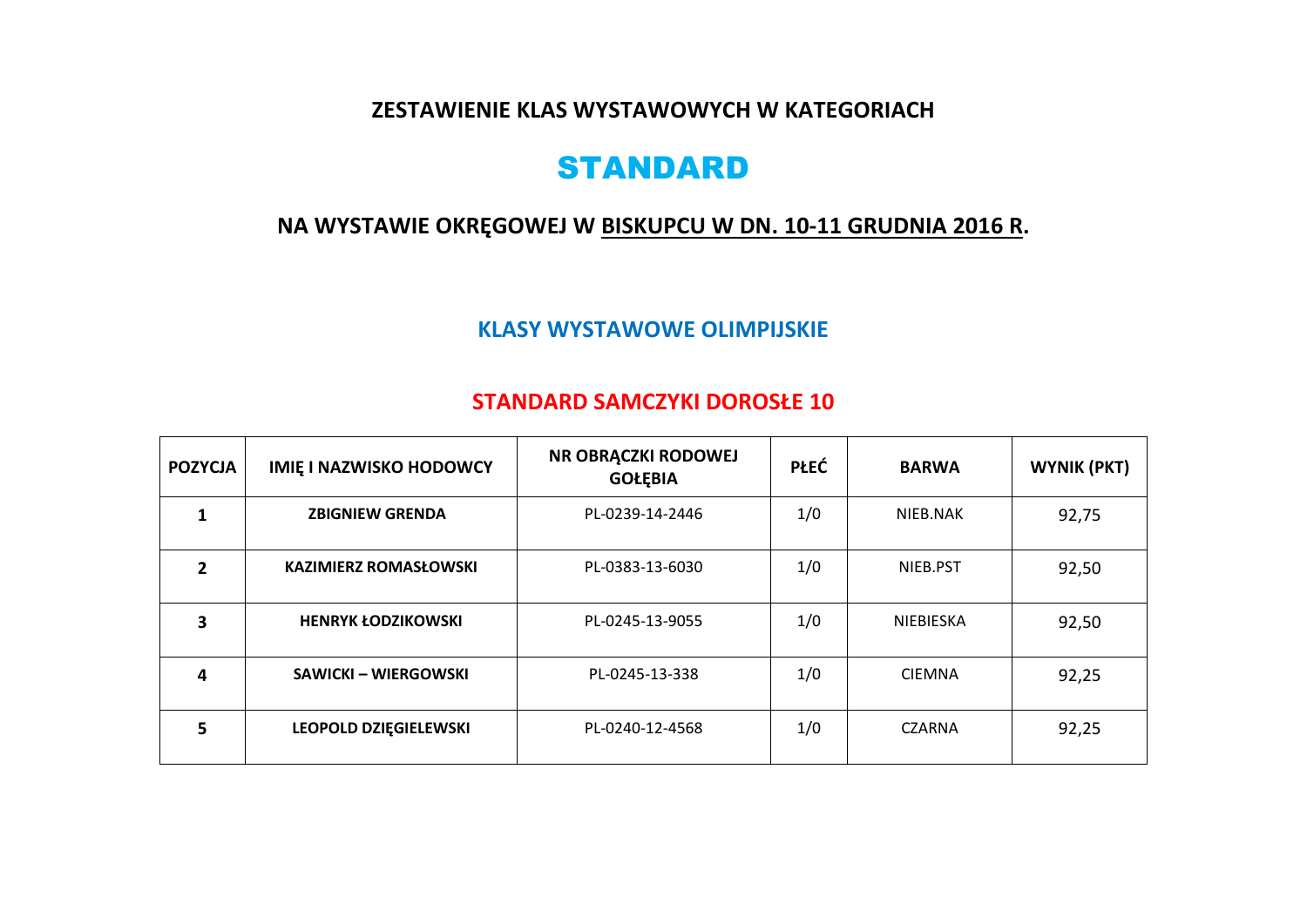#### **STANDARD SAMICZKI DOROSŁE 01**

| <b>POZYCJA</b> | <b>IMIE I NAZWISKO HODOWCY</b> | NR OBRĄCZKI RODOWEJ<br><b>GOŁĘBIA</b> | <b>PŁEĆ</b> | <b>BARWA</b>     | <b>WYNIK (PKT)</b> |
|----------------|--------------------------------|---------------------------------------|-------------|------------------|--------------------|
|                | <b>ZBIGNIEW GRENDA</b>         | PL-0239-14-10820                      | 0/1         | NIEBIESKA        | 92,50              |
| 2              | <b>KAZIMIERZ ROMASŁOWSKI</b>   | PL-0383-14-3090                       | 0/1         | <b>NIEBIESKA</b> | 92,50              |
| 3              | <b>ŁOJKO PAWEŁ</b>             | PL-0383-12-2900                       | 0/1         | <b>NIEBIESKA</b> | 92,50              |
| $\overline{4}$ | <b>ŁOJKO PAWEŁ</b>             | PL-0383-12-2860                       | 0/1         | <b>NIEBIESKA</b> | 92,50              |
| 5              | SOSIŃSKI KRZYSZTOF             | PL-0383-14-4245                       | 0/1         | <b>NIEBIESKA</b> | 92,25              |

#### **STANDARD SAMCZYKI MŁODE 10**

| <b>POZYCJA</b> | <b>IMIE I NAZWISKO HODOWCY</b>  | NR OBRĄCZKI RODOWEJ<br><b>GOŁĘBIA</b> | <b>PŁEĆ</b> | <b>BARWA</b> | WYNIK (PKT) |
|----------------|---------------------------------|---------------------------------------|-------------|--------------|-------------|
|                | <b>MARIAN ARCHACKI</b>          | PL-0239-16-8654                       | 1/0         | NIEBIESKA    | 92,25       |
|                | <b>MARIUSZ I JAKUB KRAWCZYK</b> | PL-0246-16-6127                       | 1/0         | CIEM.NAK     | 91,75       |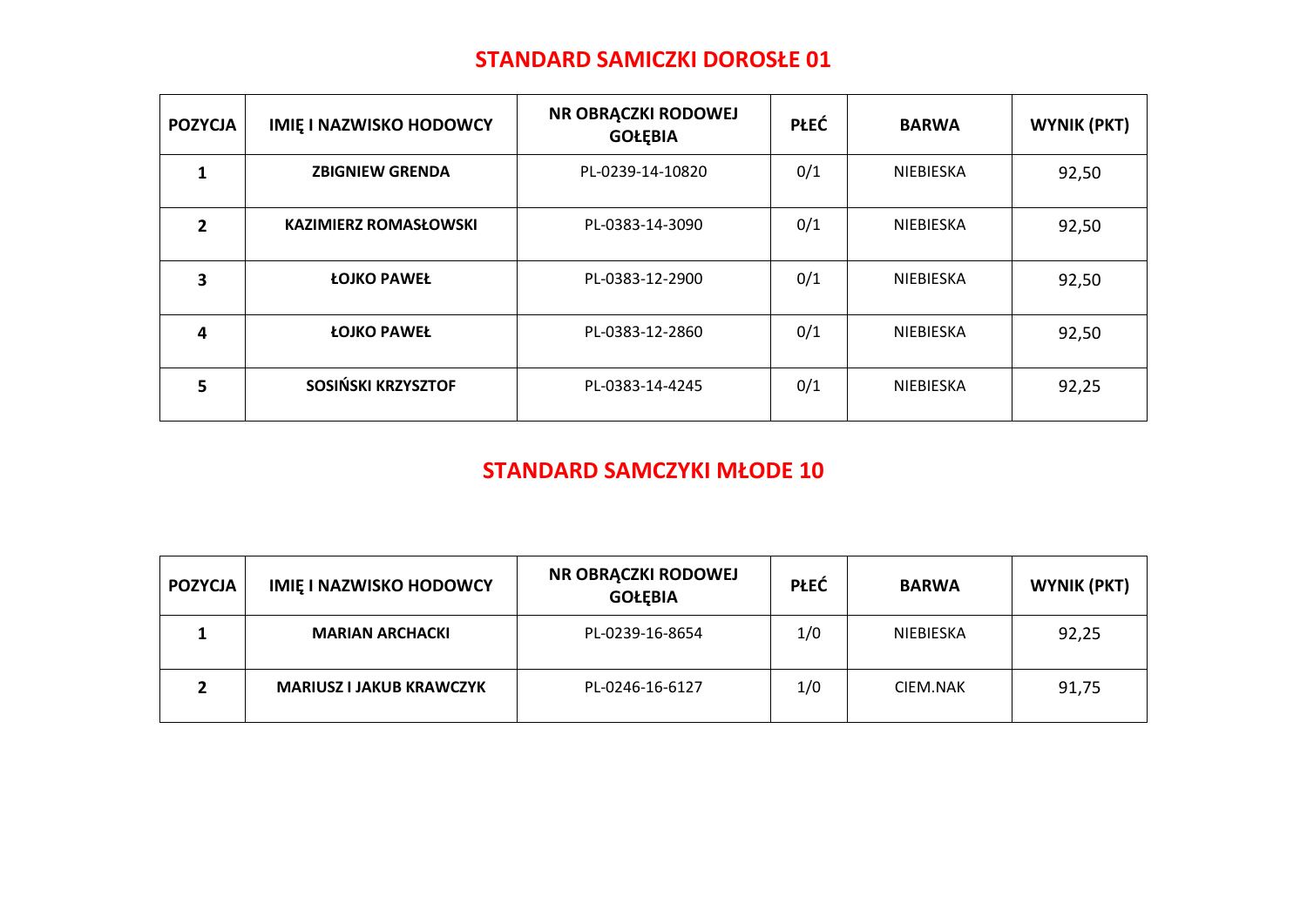#### **STANDARD SAMICZKI MŁODE 01**

| <b>POZYCJA</b> | <b>IMIE I NAZWISKO HODOWCY</b> | NR OBRĄCZKI RODOWEJ<br><b>GOŁĘBIA</b> | <b>PŁEĆ</b> | <b>BARWA</b> | <b>WYNIK (PKT)</b> |
|----------------|--------------------------------|---------------------------------------|-------------|--------------|--------------------|
|                | <b>MARIAN ARCHACKI</b>         | PL-0239-16-8604                       | 0/1         | NIEBIESKA    | 92,00              |
|                | SAWICKI – WIERGOWSKI           | PL-0245-16-538                        | 0/1         | NIEBIESKA    | 91,75              |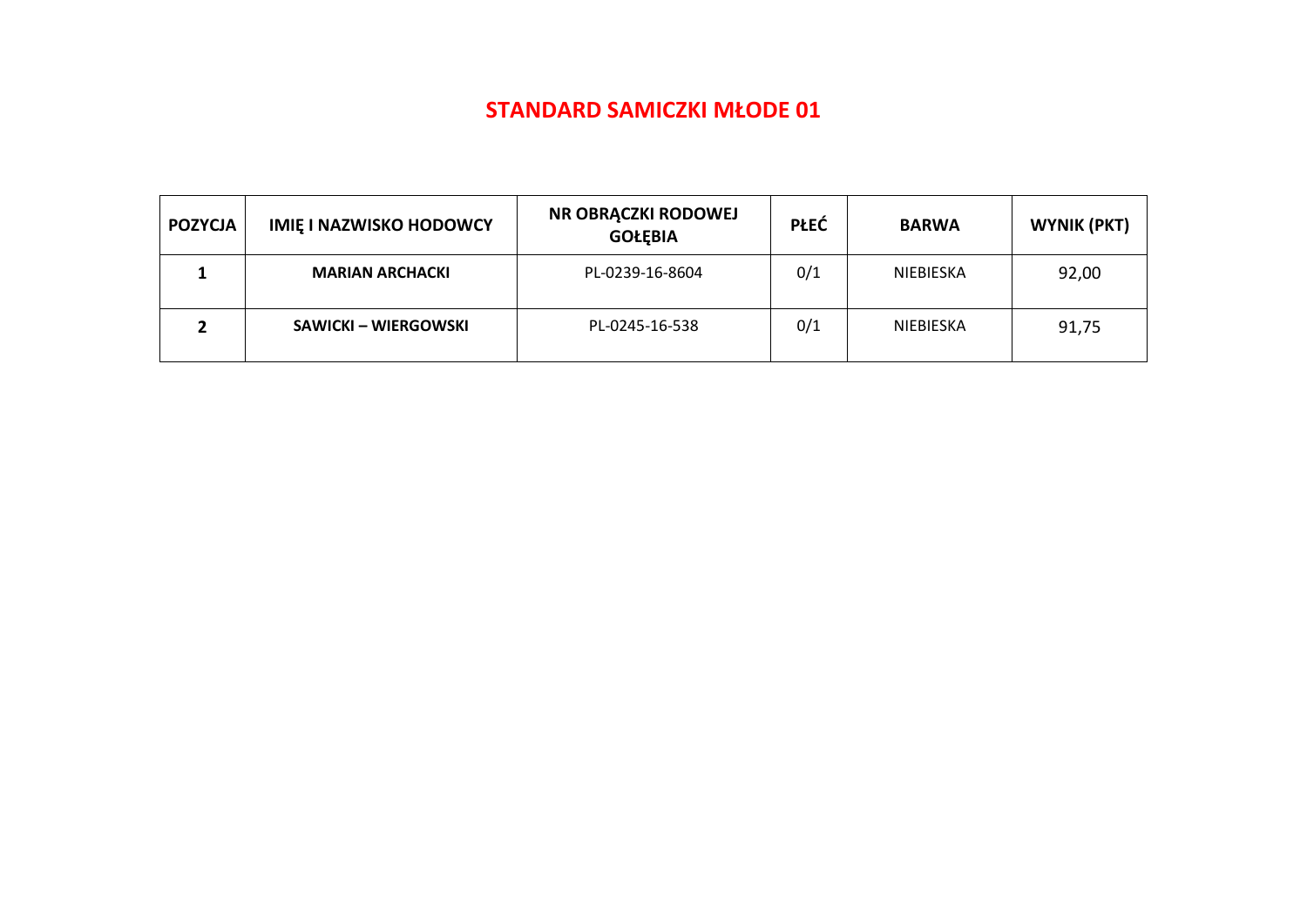#### **ZESTAWIENIE KLAS WYSTAWOWYCH W KATEGORIACH**

# SPORT

### **NA WYSTAWIE OKRĘGOWEJ W BISKUPCU W DN. 10-11 GRUDNIA 2016 R.**

#### **KLASY WYSTAWOWE OLIMPIJSKIE**

#### **SPORT – A**

| <b>POZYCJA</b> | <b>IMIE I NAZWISKO HODOWCY</b> | NR OBRĄCZKI RODOWEJ<br><b>GOŁĘBIA</b> | <b>PŁEĆ</b> | <b>BARWA</b>  | <b>WYNIK (COEF)</b> |
|----------------|--------------------------------|---------------------------------------|-------------|---------------|---------------------|
|                | SEZONIENKO – REĆKO             | PL-0245-13-423                        | 1/0         | NIEBIESKA     | 130,57              |
|                | <b>ANDRZEJ RUSINKOWSKI</b>     | PL-0245-14-1019                       | 0/1         | NIEBIESKA     | 143,45              |
|                | ANDRZEJ RUSINKOWSKI            | PL-0245-14-1013                       | 0/1         | <b>CIEMNA</b> | 202,93              |

#### **SPORT – B**

| <b>POZYCJA</b> | <b>IMIE I NAZWISKO HODOWCY</b> | NR OBRĄCZKI RODOWEJ<br><b>GOŁĘBIA</b> | PŁEĆ | <b>BARWA</b> | <b>WYNIK (COEF)</b> |
|----------------|--------------------------------|---------------------------------------|------|--------------|---------------------|
|                | <b>ANDRZEJ RUSINKOWSKI</b>     | PL-0245-13-617                        | 1/0  | NIEB.NAK     | 91,19               |
|                | <b>ANDRZEJ RUSINKOWSKI</b>     | PL-0245-13-676                        | 0/1  | NIEBIESKA    | 114,98              |
|                | LEOPOLD DZIĘGIELEWSKI          | PL-0241-14-11184                      | 1/0  | NIEBIESKA    | 214,26              |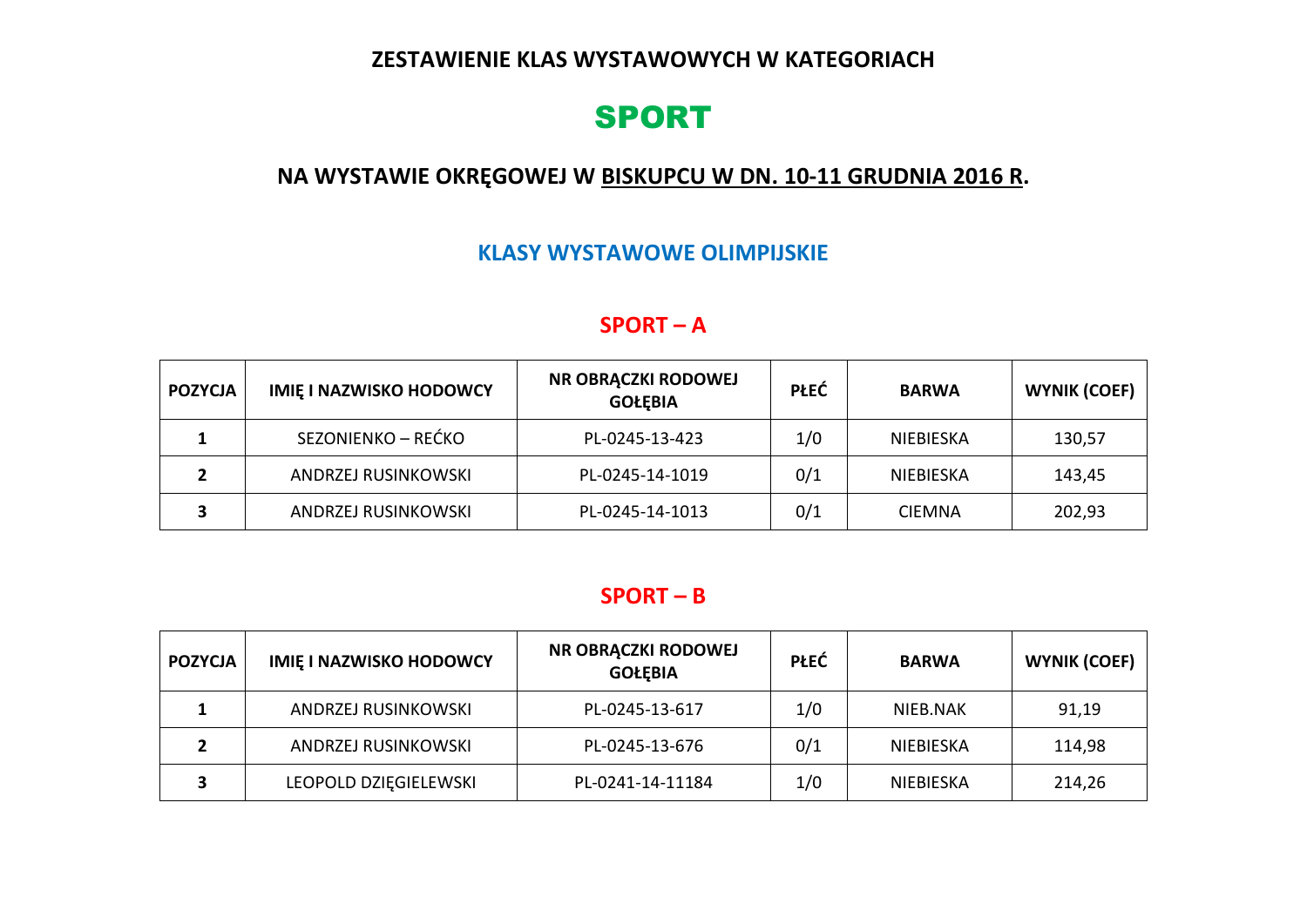### **SPORT – C**

| <b>POZYCJA</b> | <b>IMIE I NAZWISKO HODOWCY</b> | NR OBRĄCZKI RODOWEJ<br><b>GOŁEBIA</b> | <b>PŁEĆ</b> | <b>BARWA</b>    | <b>WYNIK (COEF)</b> |
|----------------|--------------------------------|---------------------------------------|-------------|-----------------|---------------------|
|                | SAWICKI – WIERGOWSKI           | PL-0245-13-6369                       | 1/0         | NIEB. NAK       | 94,91               |
|                | <b>KRZYSZTOF KOZIATEK</b>      | PL-0239-11-4556                       | 1/0         | <b>CZERWONA</b> | 162,56              |
|                | KAZIMIERZ ROMASŁOWSKI          | PL-0383-11-2230                       | 0/1         | NIEB.NAK.PST    | 242,16              |

### **SPORT – D**

| <b>POZYCJA</b> | <b>IMIE I NAZWISKO HODOWCY</b> | NR OBRĄCZKI RODOWEJ<br><b>GOŁEBIA</b> | <b>PŁEĆ</b> | <b>BARWA</b> | <b>WYNIK (COEF)</b> |
|----------------|--------------------------------|---------------------------------------|-------------|--------------|---------------------|
|                | <b>JANUSZ SIWY</b>             | PL-0245-13-5146                       | 0/1         | NIEBIESKA    | 106,62              |
|                | JABŁOŃSKI – TAŃSKI             | PL-0244-14-175                        | 0/1         | NIEB.NAK     | 144,04              |
|                | <b>ANDRZEJ RUSINKOWSKI</b>     | PL-0245-14-1045                       | 0/1         | NIEB.NAK     | 171,77              |

### **SPORT – E**

| <b>POZYCJA</b> | <b>IMIE I NAZWISKO HODOWCY</b> | NR OBRACZKI RODOWEJ<br><b>GOŁĘBIA</b> | <b>PŁEĆ</b> | <b>BARWA</b>        | <b>WYNIK (COEF)</b> |
|----------------|--------------------------------|---------------------------------------|-------------|---------------------|---------------------|
|                | STANISŁAW I ZOFIA OLENDER      | PL-0239-11-11130                      | 0/1         | <b>CIEMNA PSTRA</b> | 219,72              |
|                | <b>MAREK SIWY</b>              | PL-0245-14-5768                       | 1/0         | NIEB.NAK.PST        | 371,34              |
|                | <b>ARTUR TWARDOWSKI</b>        | PL-0239-13-6226                       | 1/0         | NIEBIESKA           | 384,38              |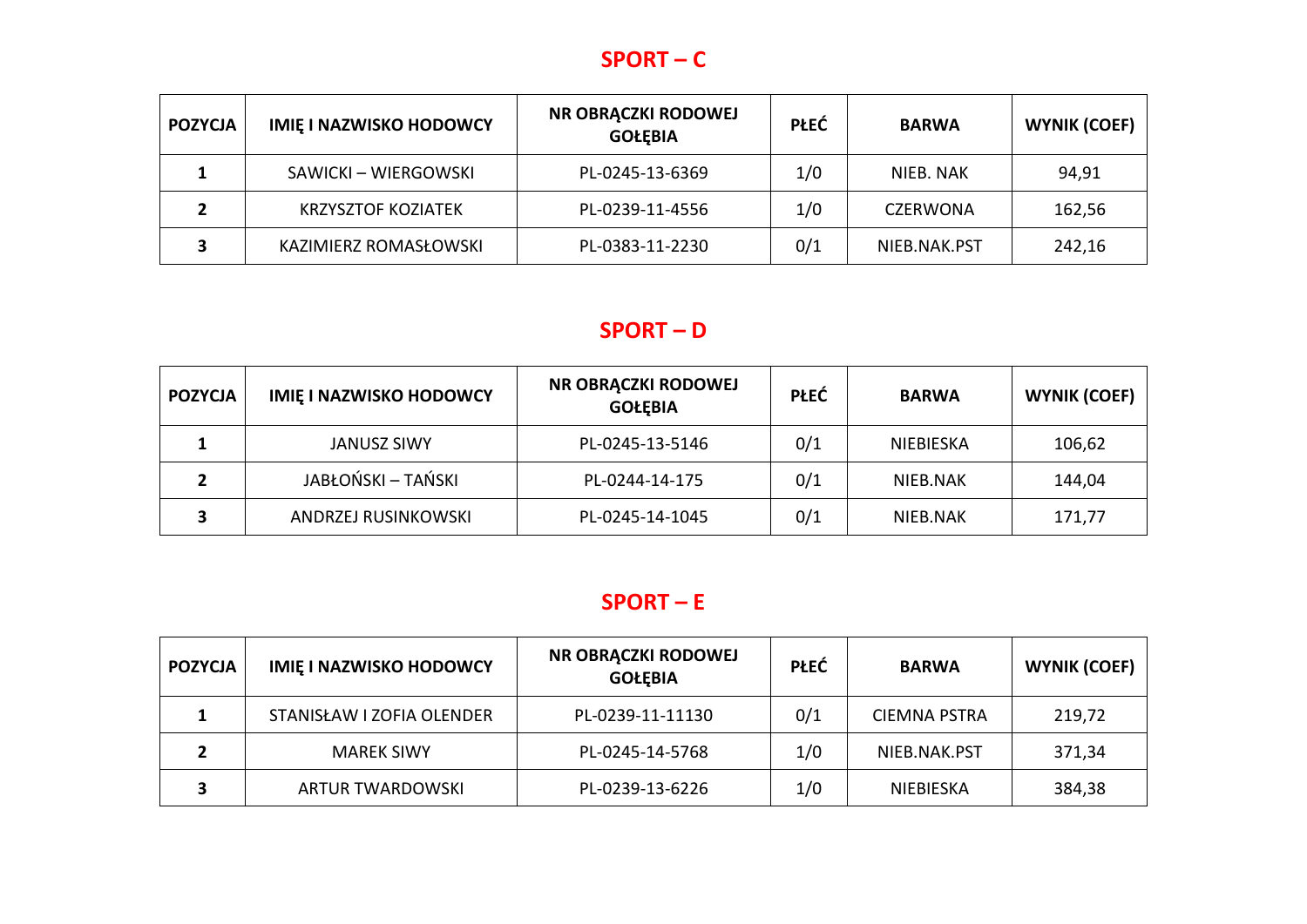### **SPORT – F**

| <b>POZYCJA</b> | <b>IMIE I NAZWISKO HODOWCY</b> | NR OBRĄCZKI RODOWEJ<br><b>GOŁĘBIA</b> | <b>PŁEĆ</b> | <b>BARWA</b> | <b>WYNIK (COEF)</b> |
|----------------|--------------------------------|---------------------------------------|-------------|--------------|---------------------|
|                | ZDZISŁAW RYBACZYK              | PL-0246-16-378                        | 1/0         | NIEB.NAK     | 4,91                |
|                | JABŁOŃSKI – TAŃSKI             | PL-0244-16-491                        | 1/0         | <b>SZPAK</b> | 12,36               |
|                | JABŁOŃSKI – TAŃSKI             | PL-0244-16-431                        | 1/0         | <b>SZPAK</b> | 12,60               |

### **SPORT – G**

| <b>POZYCJA</b> | <b>IMIE I NAZWISKO HODOWCY</b> | NR OBRĄCZKI RODOWEJ<br><b>GOŁĘBIA</b> | <b>PŁEĆ</b> | <b>BARWA</b> | <b>WYNIK (COEF)</b> |
|----------------|--------------------------------|---------------------------------------|-------------|--------------|---------------------|
|                | ANDRZEJ RUSINKOWSKI            | PL-0245-15-563                        | 1/0         | NIEB.NAK     | 16,22               |
|                | ANDRZEJ RUSINKOWSKI            | PL-0245-15-587                        | 0/1         | <b>SZPAK</b> | 17,85               |
|                | JABŁOŃSKI – TAŃSKI             | PL-0244-15-610                        | 0/1         | NIEB. NAK    | 19,70               |

### **SPORT – H**

| <b>POZYCJA</b> | <b>IMIE I NAZWISKO HODOWCY</b> | NR OBRĄCZKI RODOWEJ<br><b>GOŁĘBIA</b> | <b>PŁEĆ</b> | <b>BARWA</b> | <b>WYNIK (COEF)</b> |
|----------------|--------------------------------|---------------------------------------|-------------|--------------|---------------------|
|                | ZDZISŁAW RYBACZYK              | PL-0246-14-887                        | 1/0         | NIEBIESKA    | 28,03               |
|                | <b>ANNA BŁACHNIO</b>           | PL-0239-12-5408                       | 0/1         | CIEMNA NAK.  | 58,38               |
|                | <b>KRZYSZTOF KOZIATEK</b>      | PL-0239-14-3659                       | 0/1         | NIEBIESKA    | 92,63               |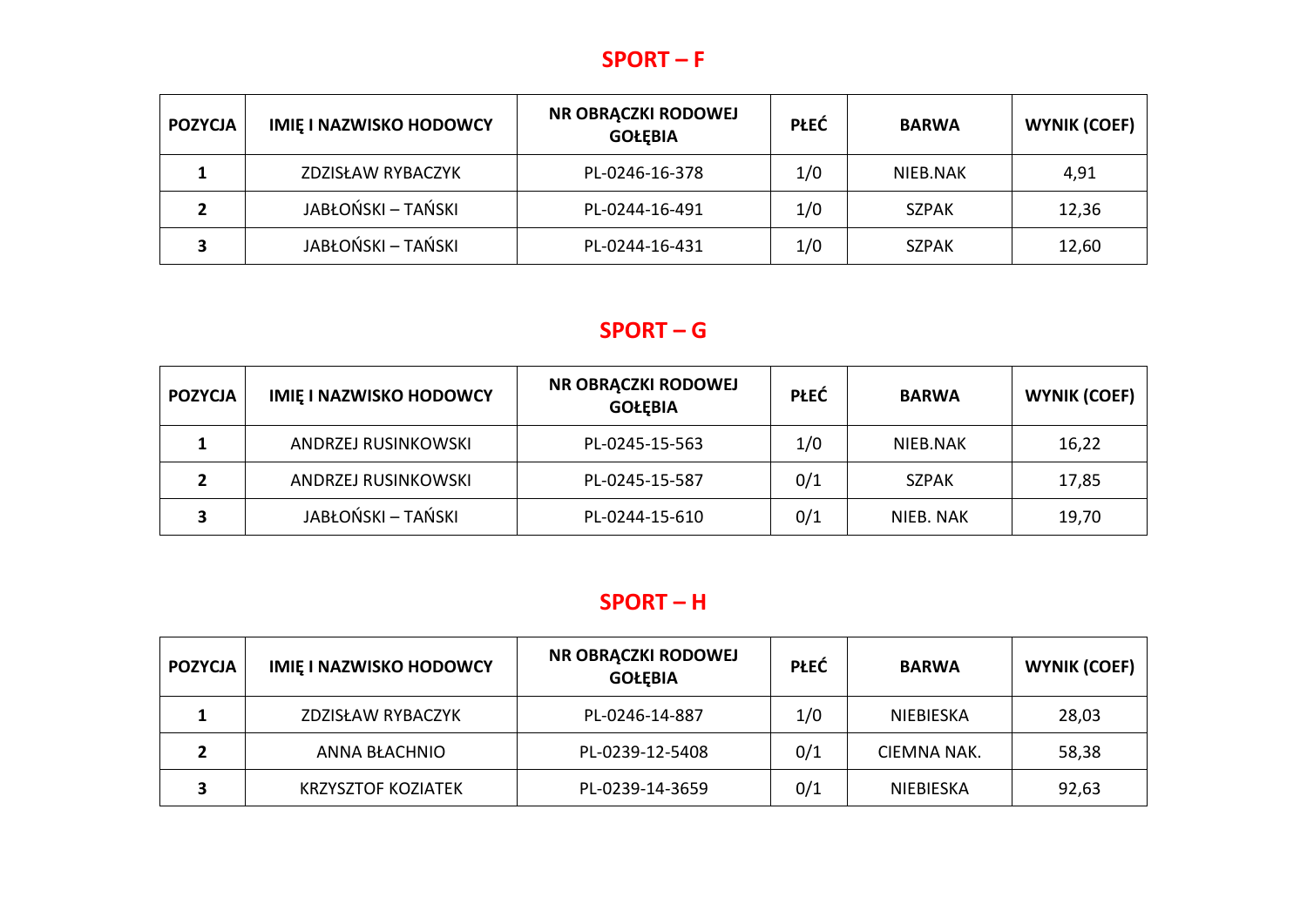#### **SPORT – WYCZYN**

| <b>POZYCJA</b> | <b>IMIE I NAZWISKO HODOWCY</b> | NR OBRĄCZKI RODOWEJ<br><b>GOŁĘBIA</b> | <b>PŁEĆ</b> | <b>BARWA</b>  | <b>WYNIK KON.</b><br>(K/KM)    |
|----------------|--------------------------------|---------------------------------------|-------------|---------------|--------------------------------|
|                | ANDRZEJ RUSINKOWSKI            | PL-0245-14-1028                       | 0/1         | <b>CIEMNA</b> | 23 KONK<br>9842,21 K/KM        |
|                | ZDZISŁAW RYBACZYK              | PL-0246-10-35                         | 0/1         | NIEBIESKA     | 23 KONK<br>9822,91 K/KM        |
|                | DARIUSZ KUCIŃSKI               | PL-0246-14-9326                       | 1/0         | NIEB. PST     | <b>19 KONK</b><br>8477,63 K/KM |

# **KLASY WYSTAWOWE OKRĘGOWE**

# **SPORT – 1/2 A**

| <b>POZYCJA</b> | <b>IMIE I NAZWISKO HODOWCY</b> | NR OBRĄCZKI RODOWEJ<br><b>GOŁĘBIA</b> | <b>PŁEĆ</b> | <b>BARWA</b> | <b>WYNIK (COEF)</b> |
|----------------|--------------------------------|---------------------------------------|-------------|--------------|---------------------|
|                | <b>MATEUSZ URBAN</b>           | PL-0246-14-824                        | 0/1         | NIEB.NAK.PST | 48,47               |
|                | ANDRZEJ RUSINKOWSKI            | PL-0245-15-577                        | 0/1         | NIEBIESKA    | 51,85               |
|                | M. I J. KRAWCZYK               | PL-0246-14-9733                       | 1/0         | NIEB. PST    | 54,34               |